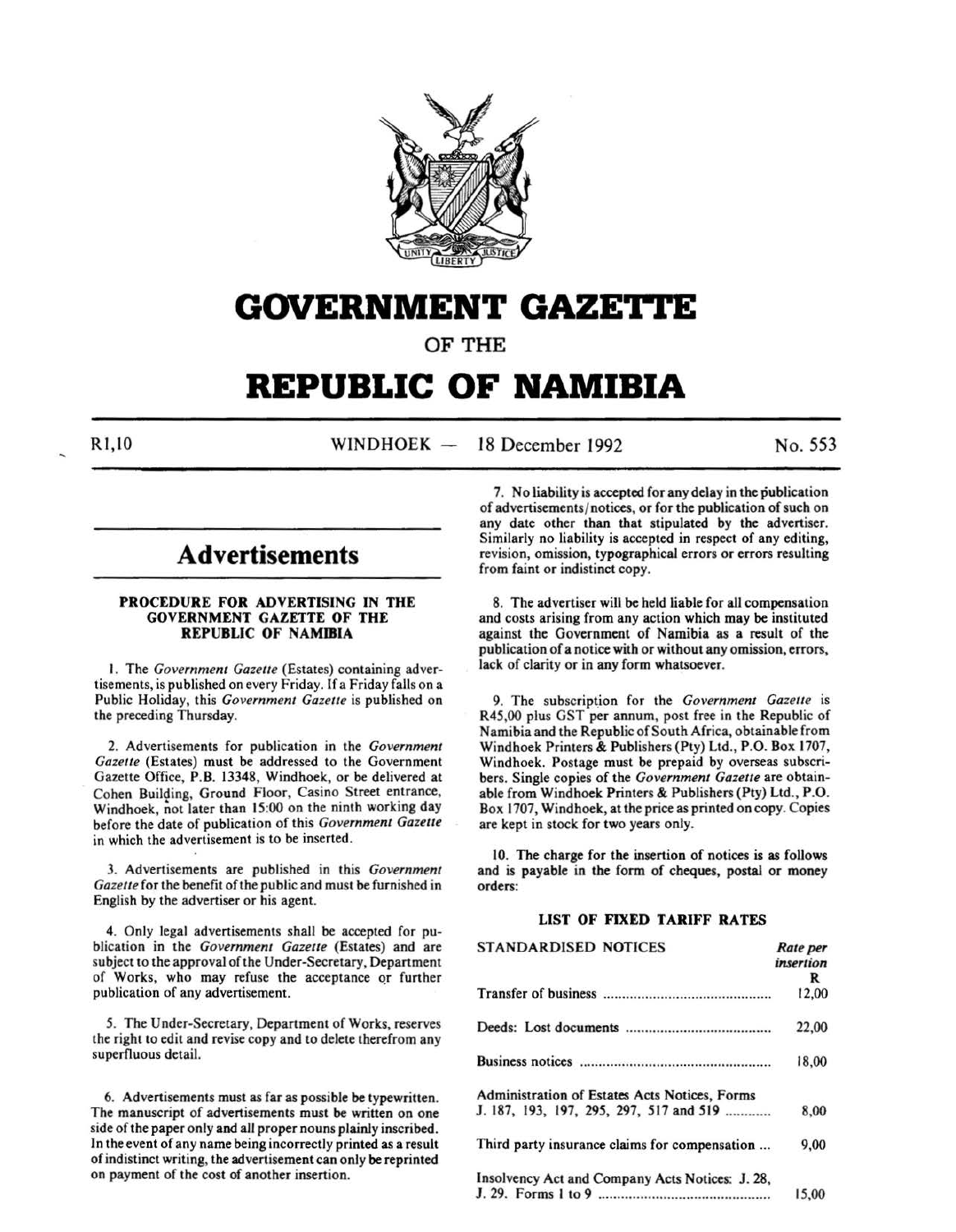-

| $J.B.$ - Forms 2 and 6 - additional statements                |        |
|---------------------------------------------------------------|--------|
| according to word count table, added to the basic<br>traffic. |        |
| Change of name (two insertions)                               | 1ሰՋ ሰበ |

| Naturalisation notices (including a reprint for the                                                                                                                                                    | 8,00  |
|--------------------------------------------------------------------------------------------------------------------------------------------------------------------------------------------------------|-------|
| Unclaimed moneys $-$ only in the Government<br>Gazette, closing date 15 January (per entry of                                                                                                          | 3,00  |
|                                                                                                                                                                                                        | 18,00 |
|                                                                                                                                                                                                        | 8,00  |
| <b>NON-STANDARDISED NOTICES</b>                                                                                                                                                                        |       |
|                                                                                                                                                                                                        |       |
| Company notices:                                                                                                                                                                                       | R     |
| Short notices: Meetings, resolutions, offers of<br>compromise, conversions of companies, voluntary<br>windings-up, et.: closing of members' registers<br>for transfer and/or declarations of dividends | 40,00 |
| Declaration of dividends with profit statements,                                                                                                                                                       | 90,00 |

|                                                                                                       | 40,00                   |
|-------------------------------------------------------------------------------------------------------|-------------------------|
| Liquidators' and other appointees' notices                                                            | 25,00                   |
| SALES IN EXECUTION AND OTHER PUBLIC SALES:                                                            |                         |
|                                                                                                       | 65,00                   |
| Public auctions, sales and tenders:                                                                   | 22,00<br>54,00<br>82,00 |
| ORDERS OF THE COURT:                                                                                  |                         |
| Provisional and final liquidations or sequestra-<br>Reduction or change in capital mergers, offers of | 50,00                   |
|                                                                                                       | 120.00                  |
| Judical managements, curator bonis and similar                                                        | 120,00                  |
|                                                                                                       | 15,00                   |
| Supersession and discharge of petitions (J. 158)                                                      | 15,00                   |

II. The charge for the insertion of advertisements other than the notices mentioned in paragraph 10 is at the rate of R3,00 per em double column. (Fractions of a em must be calculated as a em).

12. No advertisements shall be inserted unless the charge is prepaid. Cheques, drafts, postal or money orders must be made payable to the Under-Secretary, Department of Works, Private Bag 13348, Windhoek.

#### FORM J 187

## LIQUIDATION AND DISTRIBUTION ACCOUNTS IN DECEASED ESTATES LYING FOR INSPECTION

In terms of section 35(5) of Act 66 of 1965, notice is hereby given that copies of the liquidation and distribution accounts (first and final, *unless otherwise stated)* in the estates specified below will be open for the inspection of all persons interested therein for a period of 21 days (or shorter or longer if *specially stated)* from the date specified or from the date of publication hereof, whichever may be the later, and at the offices of the Master and Magistrates as stated.

Should no objection thereto be lodged with the Master concerned during the specified period, the executors will proceed to make payments in accordance with the accounts.

151/92 PINEHAS (born Iyambo) Loini Niita, 550807 II 0057 5, Okandjera Hospital. Erastus Pinehas. Amended. Oshakati, Windhoek. First National Trust, P.O. Box 448, Windhoek.

354/92 CLOETE Elizabeth Sophia, 390113 08 002 9, Windhoek. Windhoek, Windhoek. First National Trust, P.O. Box 448, Windhoek.

383/92 VERMEULEN Catharina Petronella, 360324 01 0002 1, Otjiwarongo. Otjiwarongo, Windhoek. First National Trust, P.O. Box 448, Windhoek.

294/92 NASILOWSKI Ferdinand Wilhelm, 490928 01 0027 2, No. 43 Tunschel Street, Windhoek. Maria Catharina Nasilowski, 510512 01 0027 3. Windhoek, Windhoek. First National Trust, P.O. Box 448, Windhoek.

339/92 ROODT Frans Cornelius Alwyn, 340430 01 0002 9, District Outjo. Pearl Colleen Roodt. Outjo, Windhoek. Bank Windhoek Ltd., (Estate and Trust Department), P.O. Box 15, Windhoek.

351/91 JOUBERT Magdalena, 120711010001 I, Daglig, P.O. Box 133, Mariental. Johannes A.F. Joubert, (in community of property). Mariental, Windhoek. J.A.F. Joubert, P.O. Box 133, Mariental.

54/92 VAN ZYL Louisa Charlotte, 330425 01 0015 8. P.O. Box 128, Hentiesbaai. Swakopmund, Windhoek. Mr. S.A. van Zyl, P.O. Box 1677, Windhoek.

119/92 MAASDORP Frans Hernoles,521228 50 5001 5. Sportstraat B 25, Keetmanshoop. Bet Maasdorp, 540404 00 8101 9. Keetmanshoop, Windhoek. Van Niekerk & Brink, Main Street, P.O. Box 39, Keimoes, 8860.

l05j92 VAN NIEKERK Hendrik Cornelius, 140927 01 0008 5, No. 133 10th Street, Keetmanshoop. First. Keetmanshoop, Windhoek. W.F. Kotze, c/o Keetmanshoop Beleggings Maatskappy (Pty) Ltd., P.O. Box 876. Keetmanshoop.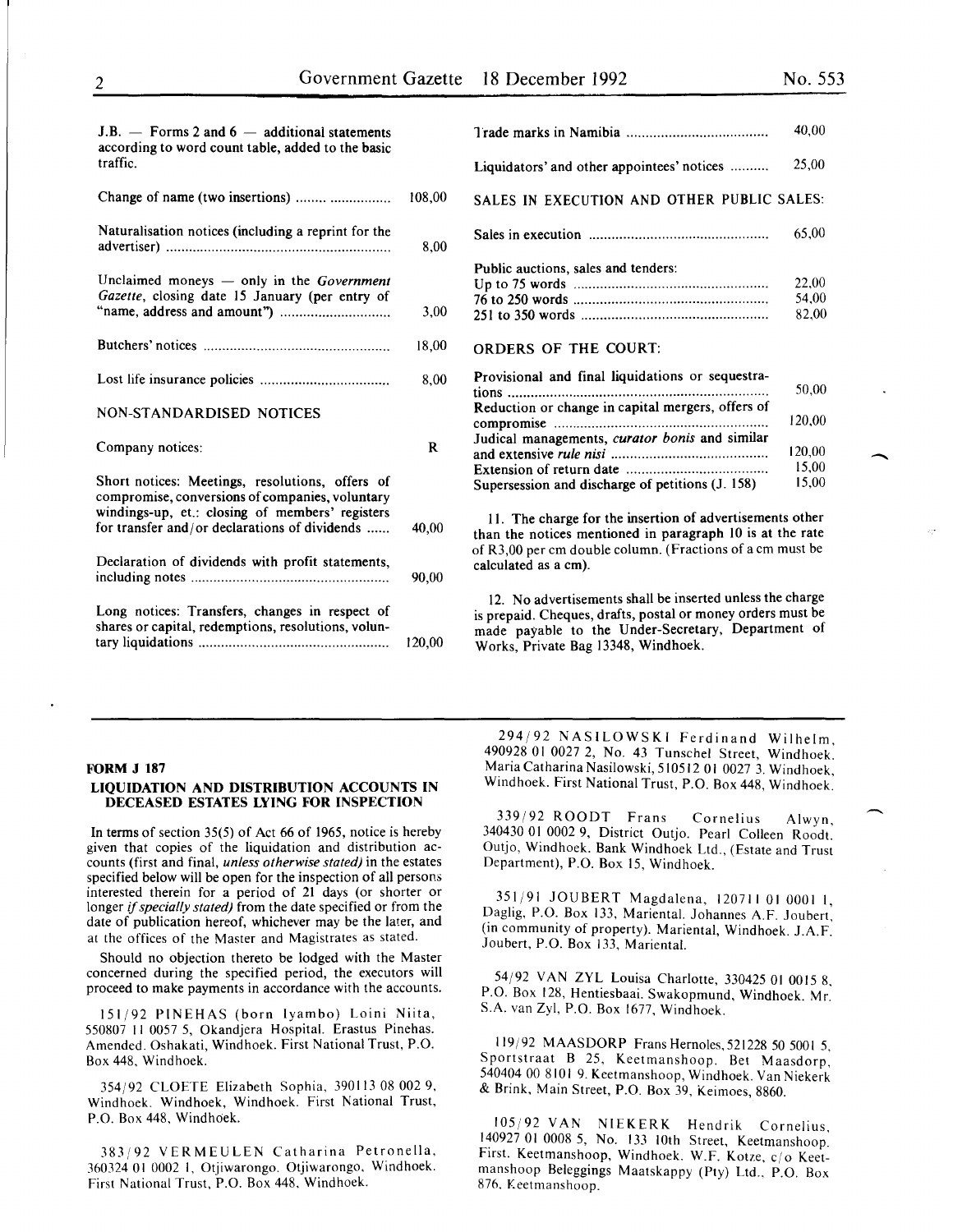463/92 DAVIN (born Van Tonder) Anna Margaretha (Marganta) (Margnta) Cornelia, 080811 01 008 7, Windhoek. Windhoek. Windhoek Board of Executors (Pty) Ltd.

#### FORM J 193

## NOTICE TO CREDITORS IN DECEASED ESTATES

All persons having claims against the estates mentioned below are hereby called upon to lodge their claims with the executors concerned, whithin 30 days (or otherwise as indicated) calculated from the date of publication hereof. The information is given in the following order: Estate number, surname and christian names, date of birth, identity number, last address, date of death; surviving spouse's names, surname, date of birth and identity number; name and address of executor or authorised agent, period allowed for lcdgement of *claims* if *other than 30 days.* 

532/92 NAUDE Christoffel Francois, Windhoek, 29 July 1969,690729 01 0033 7, Gobabis, IS October 1992. First National Trust, P.O. Box 448, Windhoek.

500;92 OPPERMANN Jacobus Lukas Marthinus, Windhoek, 21 June 1944, 440621 01 0010 I, Windhoek, 25 October 1992. First National Trust, P.O. Box 448, Windhoek.

478/92 KAMFER Elias Lourens, Windhoek, 12 March 1941, 410312 SO 0200 4, Aus, 23 August 1992. First National Trust, P.O. Box 448, Windhoek.

STEENKAMP Theunis Gerhardus Nicolaas, Windhoek, 16 April 1926, 260416 01 0016 6, Windhoek, 14 November 1992. Valerie Elizabeth Steenkamp (born De Lange) S June 1942, 420605 01 0015 9. Standard Bank Namibia Ltd., (Registered Bank), Trustee Branch, P.O. Box 2164, Windhoek.

KUSTNER (born Grub) Irma, Windhoek, 17 August 1912, 120817 01 0010 8, Swakopmund, 8 November 1992. Waldemar Ernst Erich Küstner, 27 October 1906, 061027 01 0007 3. Standard Bank Namibia Ltd., (Registered Bank), Trustee Branch, P.O. Box 2164, Windhoek.

VIRINGA Pius (also known as Pius Fernando), Windhoek, 9 September 1955, 550909 II OliO 4, Tsumeb, 3 October 1992. Cornelia Viringa, 7 October 1955, 551007 06 9808 2. Standard Bank Namibia Ltd., (Registered Bank), Trustee Branch, P.O. Box 2164, Windhoek.

248/90 WATERS Christiaan (Chrisjan) Ben, Windhoek, 10 January 1908, 080110 08 0011 2, Erf No. 4769, Plaatjies Street, Khomasdal, 24 March 1990. Lena Waters (born Booise), 22 August 1930, 300822 08 0011 8. Ligthelm G.J., c; o Dr. Weder, Kruger & Hartmann, Nimrod Building, Casino Street, P.O. Box 864, Windhoek.

LAUBSER Pieter Michiel, Windhoek, 27 April 1938, 380427 01 0003 2, Windhoek, 6 November 1992. Elizabeth Laubser, 27 July 1942, 420727 01 0012 4. Bank Windhoek Ltd., (Estate and Trust Department), P.O. Box IS, Windhoek.

VAN ZYL Johanna Hermiena, Windhoek, 12 October 1914, 141012 01 0003 4, No. 52 Hunpata Street, Gobabis, 28 October 1992. Bank Windhoek Ltd., (Estate and Trust Department), P.O. Box IS, Windhoek.

508/92 ME!BURG Ingeborg Frauke, Windhoek, 28 December 1934, Old Age Home Susanne Grau Heim Windhoek, 19 September 1992. Mr. K. Nieft, c/o Keller & Neuhaus Trust Co. (Pty) Ltd., P.O. Box 156, Windhoek.

FORM 2

## MEETING OF CREDITORS IN SEQUESTRATED ESTATES OR COMPANIES BEING WOUND UP

Pursuant to section 41 and 42 of the Insolvency Act, 1936, section 179 and 182 of the Companies Act, 1926, and section 339 and 366 of the Companies Act, 1973, notice is hereby given that a meeting of creditors will be held in the sequestrated estate or companies being wound up mentioned below, indicating the number of estate/company: the name and description of estate/company; the date, hour and place of meeting and the purpose of meeting.

Meetings in a place in which there is a Master's Office, will be held before the Master; elsewhere they will be held before the Magistrate.

W9/92 H.H. van Niekerk. 13 January 1993, at 10:00 at the Office of the Master of the High Court, Windhoek. Special Meeting proof of further claims. Investment Trust Co. (Pty) Ltd., P.O. Box 21204, Windhoek.

W14/92 H.G.M. van Zyl. 13 January 1993, at 10:00 at the Office of the Master of the High Court, Windhoek. Special Meeting proof of further claims. Investment Trust Co. (Pty) Ltd., P.O. Box 21204, Windhoek.

## FORM 4

## LIQUIDATION ACCOUNTS AND PLANS OF DISTRIBUTION OR CONTRIBUTION IN SEQUESTRATED ESTATES OR COMPANIES BEING WOUND UP

Pursuant to section 108(2) of the Insolvency Act, 1936, section 136(2) of the Companies Act, 1926, and section 406(3) of the Companies Act, 1973, notice is hereby given that the liquidation account and plans of distribution or contribution in the estates or the companies mentioned below will lie open for inspection by creditors or contributories at the offices of the Master and the Magistrates stated therein, for a period of 14 days, or for such a period as stated therein, from the dates mentioned below or from the date of publication hereof, whichever may be the later date.

W12/91 Windhoek Observer (Pty) Ltd. (In Liquidation). Third Liquidation & Distribution Account. At the office of the Master of the High Court, Windhoek for a period of 14 days as from the 18th December 1992. l.R. McLaren, Liquidator, Investment Trust Co. (Pty) Ltd., P.O. Box 21204, Windhoek.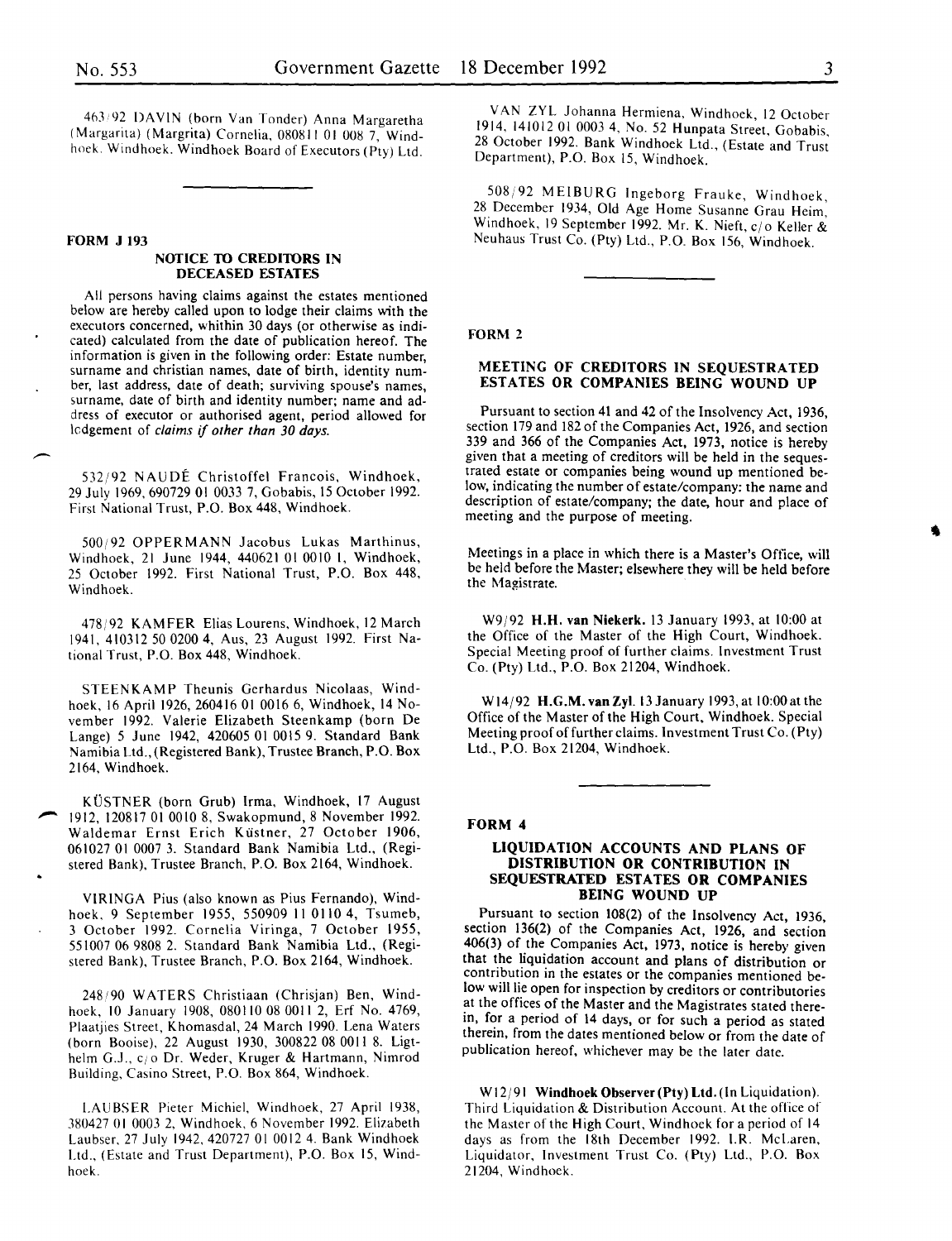W39/89 S.A. Oosthuizen. Fifth Liquidation and Distribution Account. At the office of the Master of the High Court. Windhoek for a period of 14 days as from the 18th December 1992. I.R. McLaren, Trustee, Investment Trust Co. (Pty) Ltd., P.O. Box 21204, Windhoek.

W24/85 J.O. Marais. Fifteenth Liquidation and Distribution Account. At the office of the Master of the High Court, Windhoek for a period of 14 days as from the 18th December 1992. I.R. McLaren, Trustee, Investment Trust Co. ( Pty) Ltd., P.O. Box 21204, Windhoek.

W5/85 T.I. Cooper. Seventeenth Supplementary. Second and Final Liquidation & Distribution Account. At the office of the Master of the High Court, Windhoek for a period of 14 days as from the 18th December 1992. I.R. McLaren, Trustee, Investment I rust Co. (Pty) Ltd., P.O. Box 21204, Windhoek.

W9/92 H.H. van Niekerk. First Liquidation & Distribution Account. At the office of the Master of the High Court, Windhoek and the Magistrate of Usakos for a period of 14 days as from the 18th December 1992. D.J. Bruni, Trustee, Investment Trust Co. (Pty) Ltd., P.O. Box 21204, Windhoek.

W14/91 Super Panelbeaters (Pty) Ltd. (In liquidation). Second and Final Liquidation & Distribution Account. At the office of the Master of the High Court, Windhoek for a period of 14 days as from the 18th December 1992. I.R. McLaren & D.J. Bruni, Liquidators, Investment Trust Co. (Pty) Ltd., P.O. Box 21204, Windhoek.

Wl6j91 Super Motors (Pty) Ltd. (In liquidation). Second & Final Liquidation & Distribution Account. At the office of the Master of the High Court, Windhoek for a period of 14 days as from the 18th December 1992. I.R. McLaren & D.J. Bruni, Liquidators, Investment Trust Co. (Pty) Ltd., P.O. Box 21204, Windhoek.

Wl2j85 A.W.S.L. van Schalkwyk. Twelfth Liquidation & Distribution Account. At the office of the Master of the High Court, Windhoek and the Magistrate, Mariental for a period of 14 days as from the 18th December 1992. I.R. McLaren, Trustee, Investment Trust Co. (Pty) Ltd., P.O. Box 21204, Windhoek.

W5/91 C. van Wyk. First, Second & Third Liquidation & Distribution Account. At the office of the Master of the High Court, Windhoek for a period of 14 days as from the 18th December 1992. I.R. McLaren, Trustee, Investment Trust Co. (Pty) Ltd., P.O. Box 21204, Windhoek.

W7j89 Namibian Ocean Harvesting (Pty) Ltd. (In Liquidation). Second & Final Liquidation & Distribution Account. At the office of the Master of the High Court, Windhoek for a period of 14 days as from the 18th December 1992. I. R. McLaren, Liquidator, Investment Trust Co. (Pty) Ltd., P.O. Box 21204, Windhoek.

## 'FORM 5

## PAYMENT OF DIVIDENDS AND COLLECTION OF CONTRIBUTIONS IN SEQUESTRATED ESTATES FOR COMPANIES BEING WOUND UP

The liquidation accounts and plans of distribution or contribution in the sequestrated estates or companies being wound up, as the case may be, mentioned below having been confirmed on the date therein mentioned, notice is hereby given, pursuant to section 113(1) of the Insolvency Act, 1936, section 139(2) of the Companies Act, 1926, and section 409(2) of the Companies Act, 1973, that dividends are in the course of payment or contributions are in the course of collection in the said estates or companies as set forth below and that every creditor liable to contribution is required to pay to the trustee or liquidator the amount for which he is liable at the address mentioned below.

W24/85 J.O. Marais. 4 December 1992. No Dividends to concurrent creditors. Fourteenth Liquidation, Distribution and/or Contribution Account. I.R. McLaren. Trustee. Investment Trust Co. (Pty) Ltd., P.O. Box 21204, Windhoek.

W12/91 Windhoek Observer (Pty) Ltd. (In Liquidation). 27 November 1992. No Dividends to concurrent creditors. Second Liquidation, Distribution and/or Contribution Account. I.R. McLaren, Liquidator, Investment Trust Co. (Pty) Ltd., P.O. Box 21204, Windhoek.

#### TRANSFER OF LICENCE

BE PLEASED TO TAKE NOTICE that application will be made at the next quarterly sitting of the Licensing Court Rundu, for the transfer of the General Dealer, Retail trade, Clothing, Shoes and Software Trading Licence, held by VLADIMAR GIDEON KOTZE who traded under the name and style of BARGAIN CENTRE on Erf No. 1208, Rundu to ALBERTA JACOMINA VISSER who will carry on business for her own account under the same name and address.

This publication shall further serve as due notice having been given in terms of Section 34 of the Insolvency Act No. 24 of 1936.

W.J. KRIEL & CO. AGENT FOR APPLICANT Main Street P.O. Box 65 Tsumeb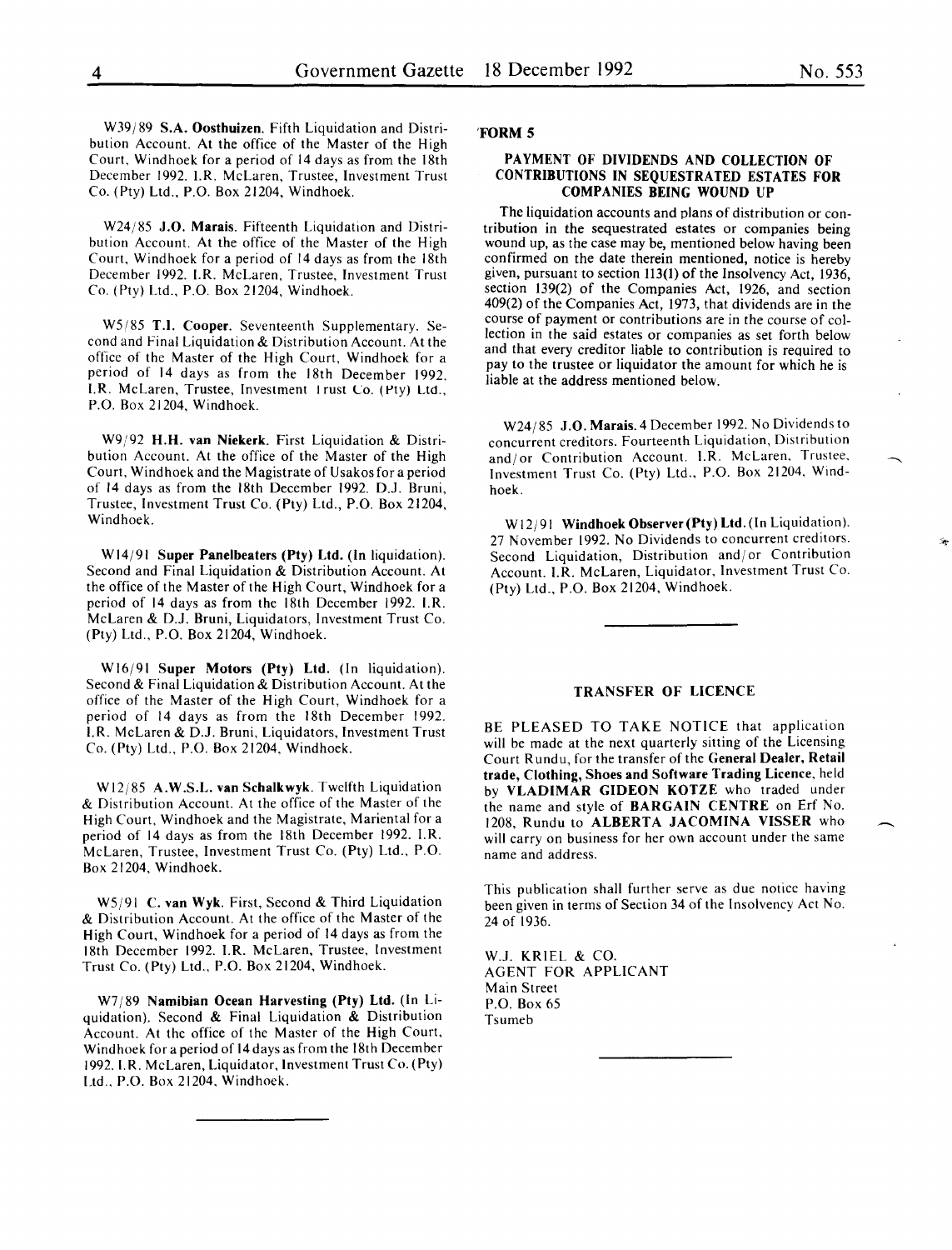-

-

## IN THE HIGH COURT OF NAMIBIA

In the matter between:

| <b>SWA BUILDING SOCIETY</b> | Plaintiff |                   |
|-----------------------------|-----------|-------------------|
| and<br><b>CHARLES CAMM</b>  | Defendant | <b>SWA</b><br>and |

## NOTICE OF SALE IN EXECUTION

Pursuant to a Judgement of the above Honourable Court granted on the 6th day of November 1992, the following immovable property will be sold without reserve and "voetstoots" by the Deputy Sheriff of the District of Keetmanshoop, on Monday, the 18th day of January 1993, at 10:00, in front of the Magistrate's Office, Keetmanshoop.

| <b>CERTAIN</b> | Erf No. 529, (a Portion of Erf No. 46)<br>Krönlein Township: |  |
|----------------|--------------------------------------------------------------|--|
| <b>SITUATE</b> | In the Municipality of Keetmanshoop                          |  |

Registration Division "T".

The "Conditions of Sale-in-Execution" will lie for inspection at the office of the Deputy Sheriff at Keetmanshoop and at the Head Office of Plaintiff at Windhoek and Plaintiff's Attorneys, Fisher, Quarmby & Pfeifer, at the undermentioned address.

DATED at WINDHOEK this 30th day of November 1992.

(Sgd.) E.H. PFEIFER FISHER, QUARMBY & PFEIFER ATTORNEYS FOR PLAINTIFF 108 SWABS Building Post Street Windhoek

## IN THE HIGH COURT OF NAMIBIA

In the matter between:

| SWA BUILDING SOCIETY             | Plaintiff |
|----------------------------------|-----------|
| and<br><b>CLAUS LAUGEN FERIS</b> | Defendant |
|                                  |           |

## NOTICE OF SALE IN EXECUTION

Pursuant to a Judgement of the above Honourable Court granted on the 30th day of October 1992, the following immovable property will be sold without reserve and "voetstoots" by the Deputy Sheriff of the District of Windhoek on Monday, the 18th day of January 1993, at 11:30, Erf No. 3868, (a Portion of Erf No. 2286), Windhoek Township, 289 Webb Street, Windhoek West.

| <b>CERTAIN</b> | Erf No. 3868, (a Portion of Erf No.<br>2286) Windhoek Township; |
|----------------|-----------------------------------------------------------------|
| SITUATE-       | In the Municipality of Windhoek<br>Registration Division "K".   |

The "Conditions of Sale-in-Execution" will lie for inspection at the office of the Deputy Sheriff at Windhoek and at the Head Office of Plaintiff at Windhoek and Plaintiff's Attorneys, Fisher, Quarmby & Pfeifer, at the undermentioned address.

DATED at WINDHOEK this 30th day of November 1992.

(Sgd.) E.H. PFEIFER FISHER, QUARMBY & PFEIFER ATTORNEYS FOR PLAINTIFF 108 SWABS Building Post Street Windhoek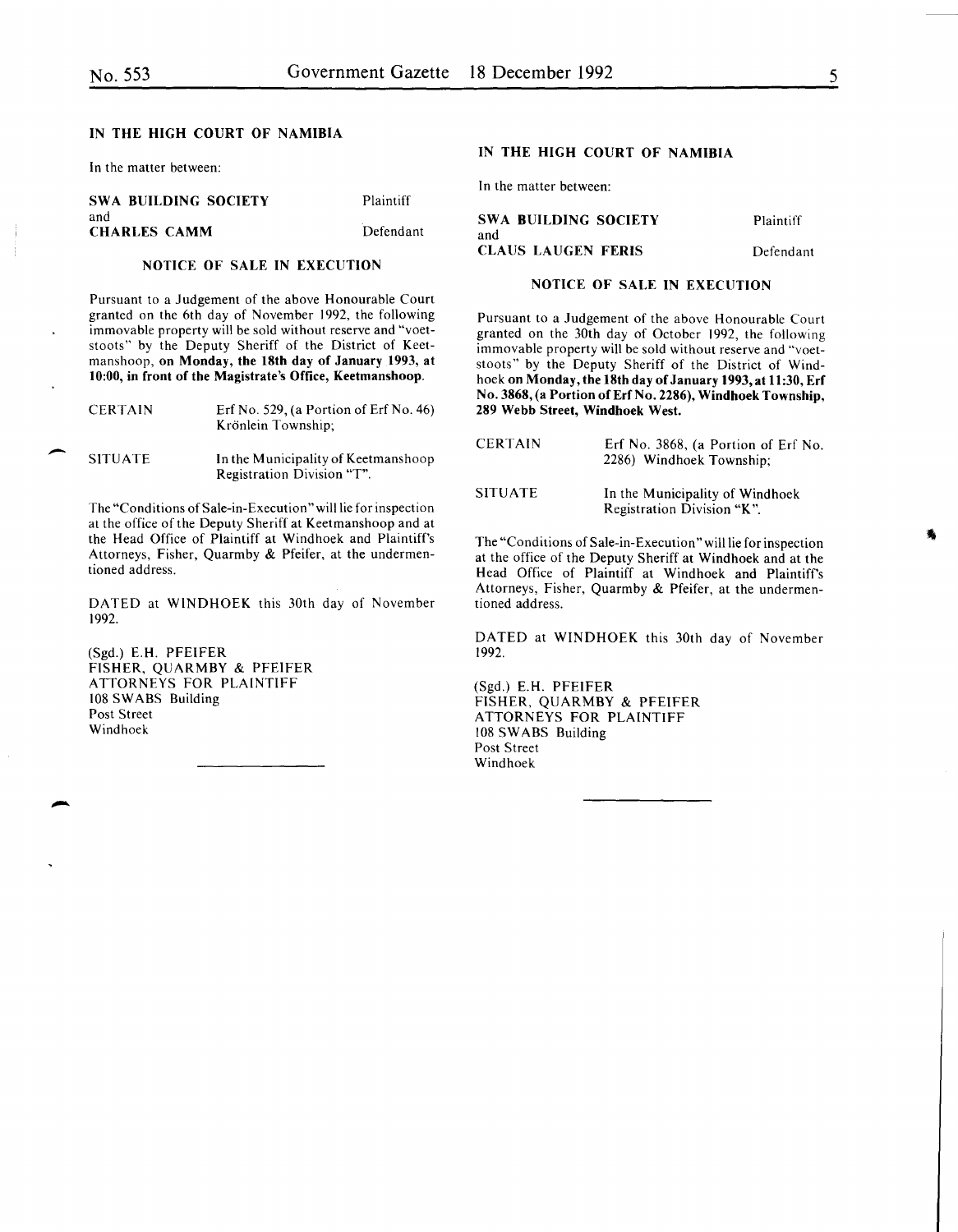## IN THE HIGH COURT OF NAMIBIA

In the matter between:

| <b>SWA BUILDING SOCIETY</b>             | Plaintiff |
|-----------------------------------------|-----------|
| and<br><b>GOTTFRIEDT STOFFEL AWASER</b> | Defendant |

## NOTICE OF SALE IN EXECUTION

Pursuant to a Judgement of the above Honourable Court granted on the 30th day of October 1992, the following immovable property will be sold without reserve and "voetstoots" by the Deputy Sheriff of the District of Windhoek on Monday, the 18th day of January 1993, at 11:00, Erf No. 3591, Arimathea Street, Katutura Township, (Extension No. 14), Windhoek.

| <b>CERTAIN</b> | Erf No. 3591, Katutura Township<br>(Extension No. 14)         |  |
|----------------|---------------------------------------------------------------|--|
| <b>SITUATE</b> | In the Municipality of Windhoek<br>Registration Division "K". |  |

The "Conditions of.Sale-in-Execution" will lie for inspection at the office of the Deputy Sheriff at Windhoek and at the Head Office of Plaintiff at Windhoek and Plaintiff's Attorneys, Fisher, Quarmby & Pfeifer, at the undermentioned address.

DATED at WINDHOEK this 30th day of November 1992.

(Sgd.) E.H. PFEIFER FISHER, QUARMBY & PFEIFER ATTORNEYS FOR PLAINTIFF 108 SWABS Building Post Street Windhoek

#### IN THE HIGH COURT OF NAMIBIA

In the matter between:

|     | SWA BUILDING SOCIETY | Plaintiff |
|-----|----------------------|-----------|
| and |                      |           |
|     | ELLA SELMA MAGONGO   | Defendant |

## NOTICE OF SALE IN EXECUTION

Pursuant to a Judgement of the above Honourable Court granted on the 30th day of October 1992, the following immovable property will be sold without reserve and "voetstoots" by the Deputy Sheriff of the District of Windhoek on Monday, the 18th day of January 1993, at 10:30, Erf No. 802, Okuryangava Township, (Extension No. 2), Windhoek.

CERTAIN Erf No. 802, Okuryangava Township (Extension No. 2);

| <b>SITUATE</b> | In the Municipality of Windhoek |
|----------------|---------------------------------|
|                | Registration Division "K".      |

The "Conditions of Sale-in-Execution" will lie for inspection at the office of the Deputy Sheriff at Windhoek and at the Head Office of Plaintiff at Windhoek and Plaintiff's Attorneys, Fisher, Quarmby & Pfeifer, at the undermentioned address.

DATED at WINDHOEK this 30th day of November 1992.

(Sgd.) E.H. PFEIFER FISHER, QUARMBY & PFEIFER ATTORNEYS FOR PLAINTIFF 108 SWABS Building Post Street Windhoek

## IN THE HIGH COURT OF NAMIBIA

In the matter between:

| <b>SWA BUILDING SOCIETY</b>  | Plaintiff |
|------------------------------|-----------|
| and                          |           |
| <b>DESIREE SHAIDA WATERS</b> | Defendant |

## NOTICE OF SALE IN EXECUTION

Pursuant to a Judgement of the above Honourable Court granted on the 24th day of July 1992, the following immovable property will be sold without reserve and "voetstoots" by the Deputy Sheriff of the District of Windhoek on Monday, the 18th day of January 1993, at 10:00, Erf No. 2159, Sirkoon Street, Khomasdal Township (Extension No.7), Windhoek.

| <b>CERTAIN</b> | Erf No. 2159, Khomasdal Township<br>(Extension No. 7):        |
|----------------|---------------------------------------------------------------|
| <b>SITUATE</b> | In the Municipality of Windhoek<br>Registration Division "K". |

The "Conditions of Sale-in-Execution" will lie for inspection at the office of the Deputy Sheriff at Windhoek and at the Head Office of Plaintiff at Windhoek and Plaintiff's Attorneys, Fisher, Quarmby & Pfeifer, at the undermentioned address.

DATED at WINDHOEK this 30th day of November 1992.

(Sgd.) E.H. PFEIFER FISHER, QUARMBY & PFEIFER ATTORNEYS FOR PLAINTIFF 108 SWABS Building Post Street Windhoek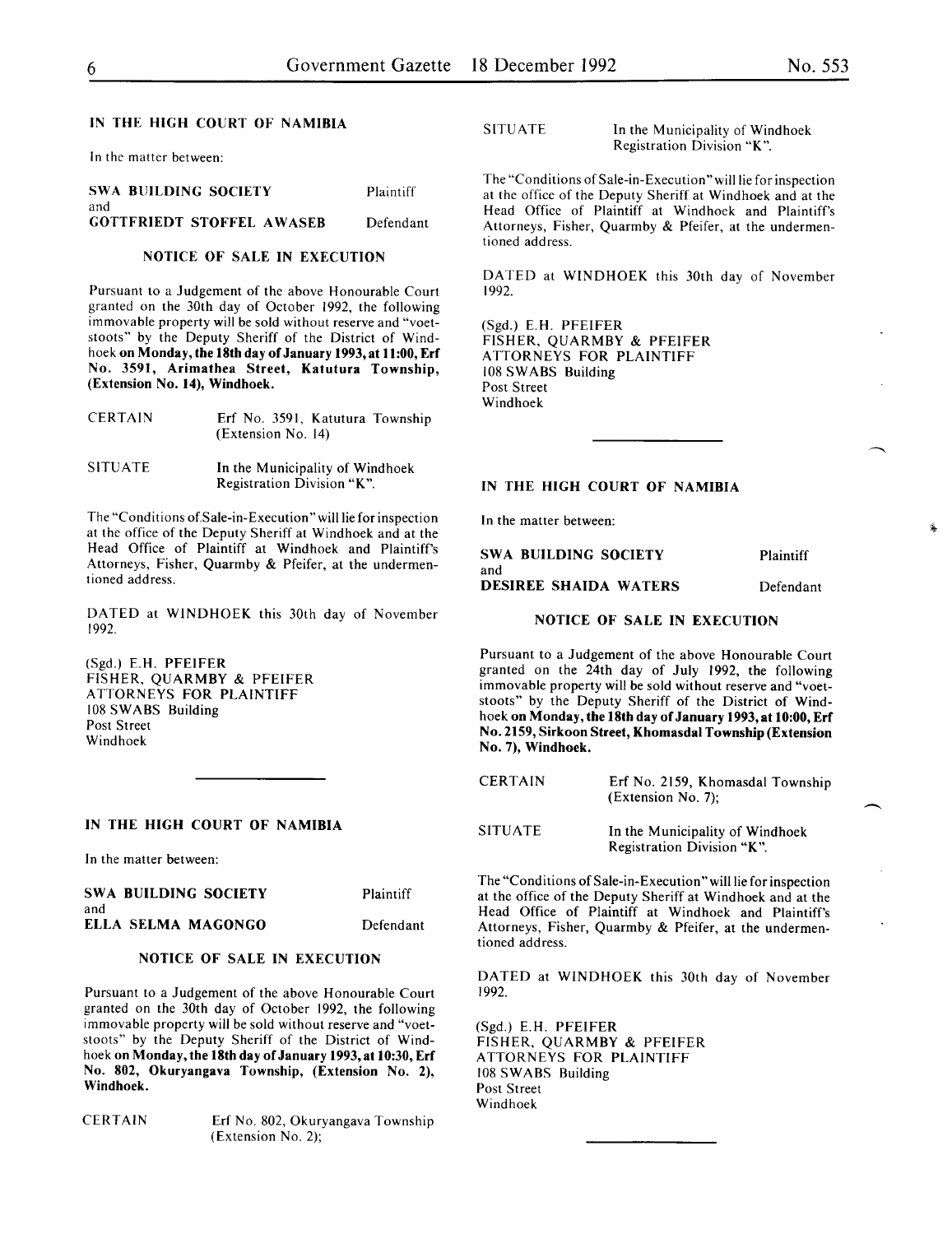-

SITUATE

tioned address.

## IN THE HIGH COURT OF NAMIBIA

In the matter between:

| <b>SWA BUILDING SOCIETY</b> | Plaintiff |
|-----------------------------|-----------|
| and                         |           |
| HENDRIK NICOLAAS VAN ZYL    | Defendant |

#### NOTICE OF SALE IN EXECUTION

Pursuant to a Judgement of the above Honourable Court granted on the 23rd day of October 1992, the following immovable property will be sold without reserve and "voetstoots" by the Deputy Sheriff of the District of Windhoek on Monday, the 18th day of January 1993, at 09:00, Erf No. 3288, (a portion of Consolidated Erf No. 3150), No. 18 Banting Street, Windhoek.

| <b>CERTAIN</b> | Erf No. 3288, (a Portion of Consoli-<br>dated Erf No. 3150), Windhoek<br>Township: |
|----------------|------------------------------------------------------------------------------------|
|                |                                                                                    |

In the Municipality of Windhoek Registration Division "K ".

The "Conditions of Sale-in-Execution "will lie for inspection at the office of the Deputy Sheriff at Windhoek and at the Head Office of Plaintiff at Windhoek and Plaintiff's Attorneys, Fisher, Quarmby & Pfeifer, at the undermen-

DATED at WINDHOEK this 30th day of November 1992.

(Sgd.) E.H. PFEIFER FISHER, QUARMBY & PFEIFER ATTORNEYS FOR PLAINTIFF 108 SWABS Building Post Street Windhoek

#### IN THE HIGH COURT OF NAMIBIA

In the matter between:

| <b>SWA BUILDING SOCIETY</b>   | Plaintiff |
|-------------------------------|-----------|
| -and<br>ASSER ELAGO NAKWAFILA | Defendant |

#### NOTICE OF SALE IN EXECUTION

Pursuant to a Judgement of the above Honourable Court granted on the 30th day of October 1992, the following immovable property will be sold without reserve and "voetstoots" by the Deputy Sheriff of the District of Windhoek on Monday, the 18th day of January 1993, at 09:30, Erf No. 1970, Susana Street, Khomasdal Township (Extension No. 12), Windhoek.

| <b>CERTAIN</b> | Erf No. 1970, Khomasdal Township<br>(Extension No. 12):       |
|----------------|---------------------------------------------------------------|
| <b>SITUATE</b> | In the Municipality of Windhoek<br>Registration Division "K". |

The "Conditions of Sale-in-Execution" will lie for inspection at the office of the Deputy Sheriff at Windhoek and at the Head Office of Plaintiff at Windhoek and Plaintiff's Attorneys, Fisher, Quarmby & Pfeifer, at the undermentioned address.

DATED at WINDHOEK this 30th day of November 1992.

(Sgd.) E.H. PFEIFER FISHER, QUARMBY & PFEIFER ATTORNEYS FOR PLAINTIFF 108 SWABS Building Post Street Windhoek

## IN THE HIGH COURT OF NAMIBIA

In the matter between:

| <b>NAMIB BUILDING SOCIETY</b> | Plaintiff |
|-------------------------------|-----------|
| and                           |           |
| <b>GEORGE GROOTBOOM</b>       | Defendant |

## NOTICE OF SALE IN EXECUTION

In execution of a Judgement of the above Honourable Court in the above action, a sale without reserve will be held by the Deputy Sheriff, Windhoek, at Erf 1246, No. 18 Louis Botha Street, Windhoek West, on 13 January 1993, at 09:30, of the undermentioned property:

| <b>CERTAIN</b>     | Erf 1246, No. 18 Louis Botha Street,<br>Windhoek West;                                                                                                                                                                                                                                                                                    |
|--------------------|-------------------------------------------------------------------------------------------------------------------------------------------------------------------------------------------------------------------------------------------------------------------------------------------------------------------------------------------|
| <b>SITUATE</b>     | In the Municipality of Windhoek<br>(Registration Division "K");                                                                                                                                                                                                                                                                           |
| MEASURING          | 1158 square metres;                                                                                                                                                                                                                                                                                                                       |
| <b>IMPROVEMENT</b> | Three-bedroom dwelling house with<br>sitting-room, kitchen, dining-room,<br>one bathroom with separate toilet,<br>single garage and outbuilding.                                                                                                                                                                                          |
| <b>TERMS</b>       | $10\%$ of the purchase price and the auc-<br>tioneer's commission must be paid on<br>the date of the sale. The further terms<br>and conditions of the sale will be read<br>prior to the auction and lie for in-<br>spection at the office of the Deputy<br>Sheriff, Windhoek and at the offices<br>of the execution creditor's attorneys. |

DATED at WINDHOEK this 7th day of December 1992.

DR. WEDER. KRUGER & HARTMANN W.H. DICKS ATTORNEYS FOR PLAINTIFF Nimrod Building Casino Street Windhoek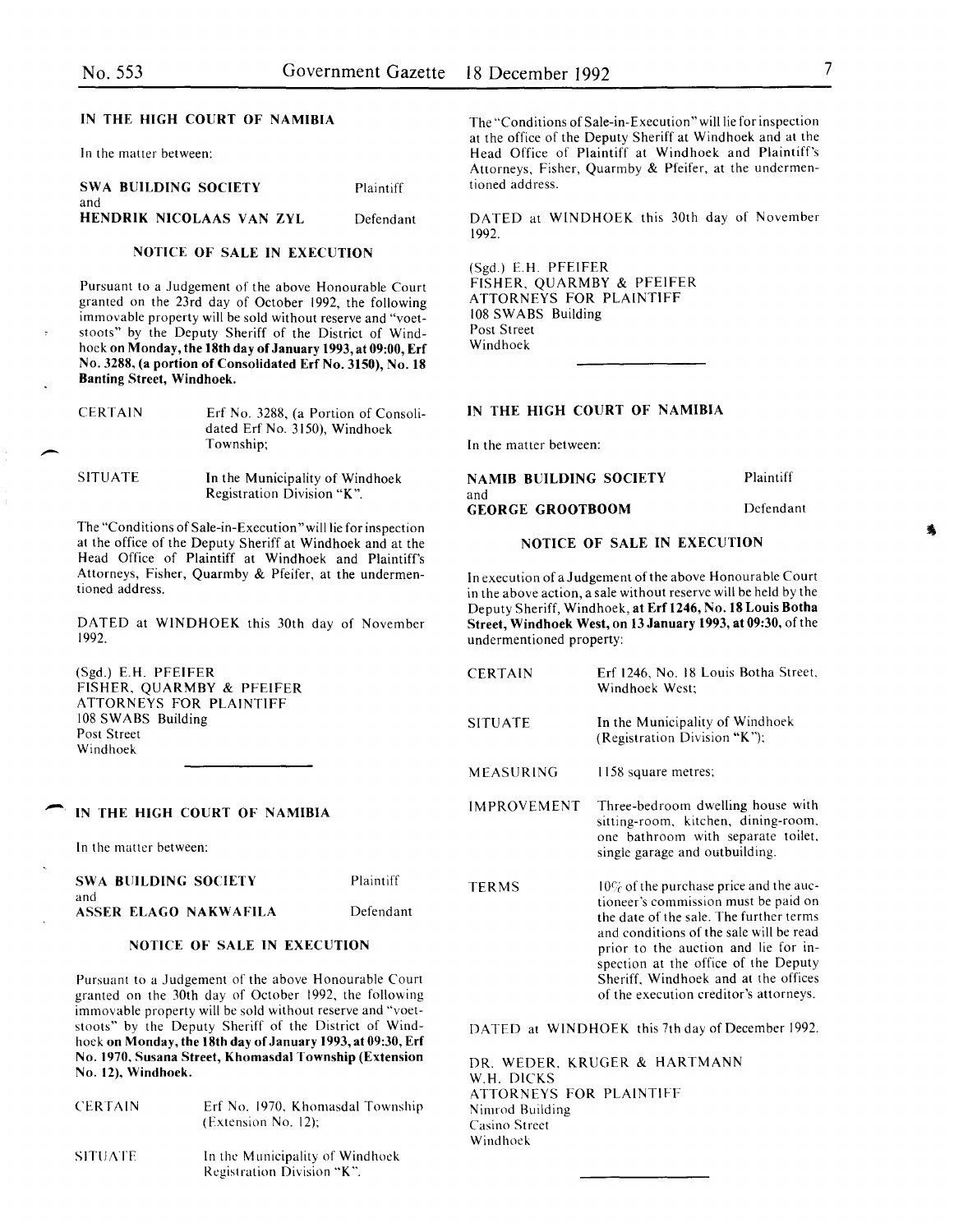ăе

## IN THE HIGH COURT OF NAMIBIA

In the matter between:

#### NAMIB BUILDING SOCIETY and Plaintiff

BERNHARD GAWANAB Defendant

## NOTICE OF SALE IN EXECUTION

In execution of a Judgement of the above Honourable Court in the above action, a sale without reserve will be held by the Deputy Sheriff, Windhoek, at Erf3699, No. 84 Adler Street, Windhoek North, on 13 January 1993, at 09:00, of the undermentioned property:

| <b>CERTAIN</b>     | Erf 3699, No. 84 Adler Street,<br>Windhoek North:                                                                            |
|--------------------|------------------------------------------------------------------------------------------------------------------------------|
| <b>SITUATE</b>     | In the Municipality of Windhoek<br>(Registration Division "K");                                                              |
| <b>MEASURING</b>   | 846 square metres;                                                                                                           |
| <b>IMPROVEMENT</b> | Three-bedroom dwelling house with<br>sitting-room, kitchen, bathroom,<br>single garage and outbuilding.                      |
| <b>TERMS</b>       | $10\%$ of the purchase price and the auc-<br>tioneer's commission must be paid on<br>the date of the sale. The further terms |

and conditions of the sale will be read prior to the auction and lie for inspection at the office of the Deputy Sheriff, Windhoek and at the offices of the execution creditor's attorneys.

DATED at WINDHOEK this 7th day of December 1992.

DR. WEDER, KRUGER & HARTMANN W.H. DICKS ATTORNEYS FOR PLAINTIFF Nimrod Building Casino Street Windhoek

## NOTICE OF INTENDED CHANGE OF TRADE NAME

BE PLEASED TO TAKE NOTE that within three (3) months of publication hereof, APOLLO RESTAU-RANT, trading as restaurant under the name of APOLLO RESTAURANT on Erf 295, Tal Street, Windhoek, intends to change the trade name under which the restaurant is operated, to THE BLUE MARLIN RESTAURANT.

MULLER & BRAND Sokolic Building John Meinert Street P.O. Box 2073 Windhoek

## IN THE HIGH COURT OF NAMIBIA

In the matter between:

#### NAMIB BUILDING SOCIETY and Plaintiff ELIZABETH SULLAPHEN Defendant

## NOTICE OF SALE IN EXECUTION

In execution of a Judgement of the above Honourable Court in the above action, a sale without reserve will be held by the Deputy Sheriff, Windhoek, at Erf 827, Geelsysie Street, Khomasdal, on 13 January 1993, at 10:00, of the undermentioned property:

| <b>CERTAIN</b>     | Erf 827, Geelsysie Street, Khomasdal;                                                                                                                                                                                                                                                                                                    |
|--------------------|------------------------------------------------------------------------------------------------------------------------------------------------------------------------------------------------------------------------------------------------------------------------------------------------------------------------------------------|
| <b>SITUATE</b>     | In the Municipality of Windhoek<br>(Registration Division "K");                                                                                                                                                                                                                                                                          |
| MEASURING          | 629 square metres;                                                                                                                                                                                                                                                                                                                       |
| <b>IMPROVEMENT</b> | Two-bedroom dwelling house with<br>sitting-room, kitchen, bathroom,<br>single garage and two-room outbuild-<br>ing with bathroom.                                                                                                                                                                                                        |
| <b>TERMS</b>       | 10% of the purchase price and the auc-<br>tioneer's commission must be paid on<br>the date of the sale. The further terms<br>and conditions of the sale will be read<br>prior to the auction and lie for inspec-<br>tion at the office of the Deputy She-<br>riff, Windhoek and at the offices of<br>the execution creditor's attorneys. |

DATED at WINDHOEK this 7th day of December 1992.

DR. WEDER, KRUGER & HARTMANN W.H. DICKS ATTORNEYS FOR PLAINTIFF Nimrod Building Casino Street Windhoek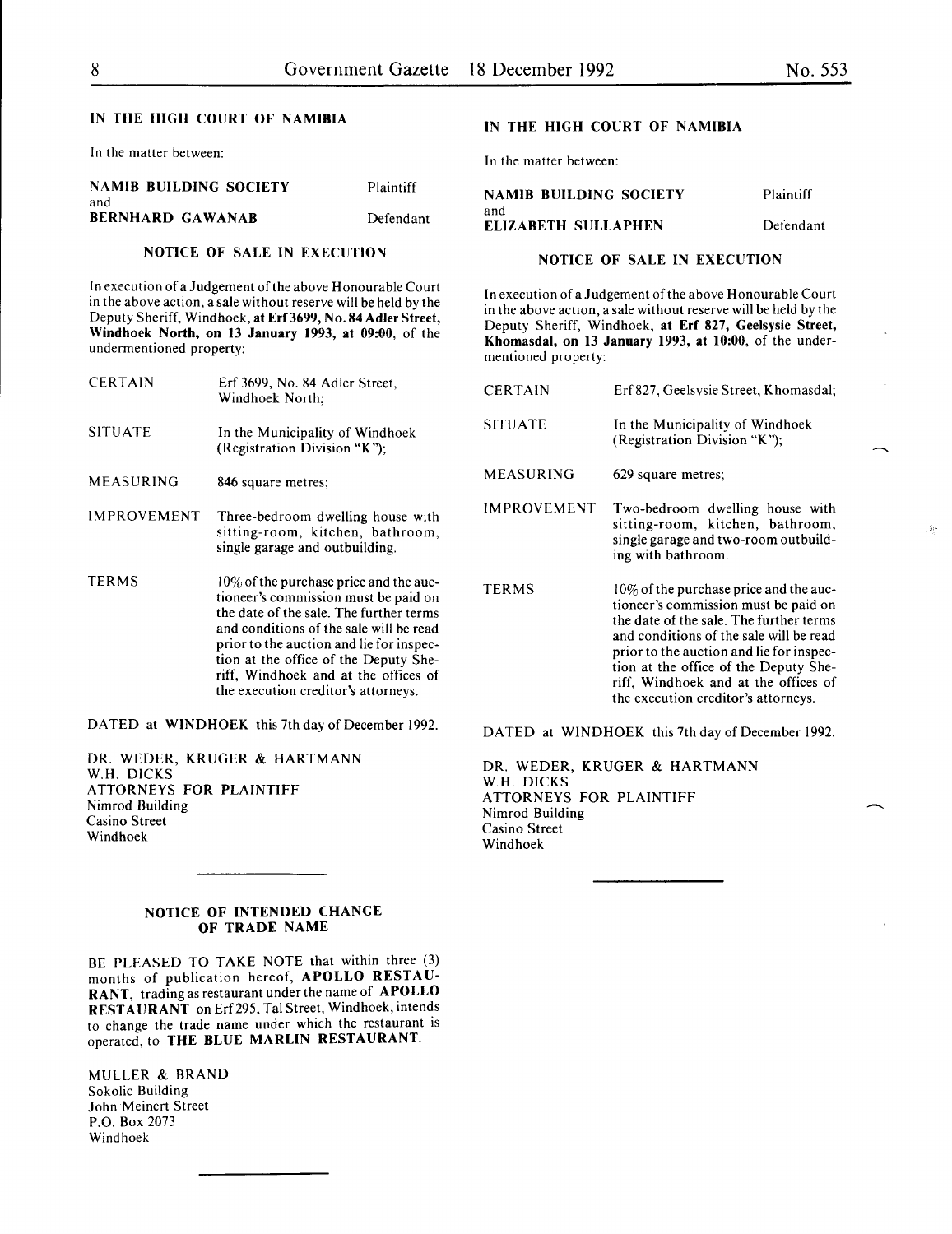## IN THE HIGH COURT OF NAMIBIA

In the matter between:

| <b>NAMIB BUILDING SOCIETY</b>      | <b>Plaintiff</b> |
|------------------------------------|------------------|
| and<br><b>GERHARD ADOLF CLOETE</b> | Defendant        |
|                                    |                  |

## NOTICE OF SALE IN EXECUTION

In execution of a Judgement of the above Honourable Court in the above action, a sale without reserve will be held by the Deputy Sheriff, Windhoek, at Erf 3680, Gladiola Street, Khomasdal, on 13 January 1993, at 10:30, of the undermentioned property:

| <b>CERTAIN</b>     | Erf 3680, Gladiola Street,<br>Khomasdal:                                                                                                                                                                                                                                                                                                    |
|--------------------|---------------------------------------------------------------------------------------------------------------------------------------------------------------------------------------------------------------------------------------------------------------------------------------------------------------------------------------------|
| <b>SITUATE</b>     | In the Municipality of Windhoek<br>(Registration Division "K"):                                                                                                                                                                                                                                                                             |
| MEASURING          | 450 square metres;                                                                                                                                                                                                                                                                                                                          |
| <b>IMPROVEMENT</b> | Three-bedroom dwelling house with<br>one bathroom, sitting-room and<br>kitchen:                                                                                                                                                                                                                                                             |
| TERMS              | $10\%$ of the purchase price and the auc-<br>tioneer's commission must be paid on<br>the date of the sale. The further terms<br>and conditions of the sale will be read<br>prior to the auction and lie for inspec-<br>tion at the office of the Deputy She-<br>riff, Windhoek and at the offices of<br>the execution creditor's attorneys. |

DATED at WINDHOEK this 7th day of December 1992.

|                                |  | DR. WEDER, KRUGER & HARTMANN |
|--------------------------------|--|------------------------------|
| W.H. DICKS                     |  |                              |
| <b>ATTORNEYS FOR PLAINTIFF</b> |  |                              |
| Nimrod Building                |  |                              |
| Casino Street                  |  |                              |
| Windhoek                       |  |                              |
|                                |  |                              |

## IN THE MAGISTRATE'S COURT FOR THE DISTRICT OF WINDHOEK

HELD AT WINDHOEK CASE NO.: 5366/92

In the matter between:

SONNEX APPLIANCES (a division Plaintiff of SONNEX (PTY) LTD.) and MR. W. HAUSIKU, t/a WAKUDUMO Defendant BUILDING CONTRACTING

#### NOTICE OF SALE IN EXECUTION

In execution of a Judgement granted by the above Honourable Court, the following property will be sold by public auction by the Messenger of the Court, Windhoek, on 13th January 1993, at 10:00, at Erf No. 2593, Wanaheda Township, Katutura, Windhoek.

| <b>CERTAIN</b>   | Erf 2593, Wanaheda Township,<br>Katutura, Windhoek; |
|------------------|-----------------------------------------------------|
| <b>SITUATE</b>   | In the Municipality of Windhoek;                    |
| <b>MEASURING</b> | 842 (Eight hundred forty-two) square<br>metres;     |

## CONDITIONS OF SALE:

- I. The Sale is subject to the provisions of the Magistrate's Court Act No. 32 of 1944, as amended, and the property will be sold "voetstoots" according to the existing title deed.
- 2. One-tenth of the purchase price shall be payable immediately after the Sale in cash, the balance together with interest thereon at 18,75% against transfer, which transfer shall be given without delay.
- 3. The complete Conditions of Sale will be read out at the time of the sale, and may be inspected beforehand at the offices of the Plaintiff and Plaintiff's attorneys at the undermentioned address, as also at the offices of the Messenger of Court, Windhoek.

DATED at WINDHOEK this 2nd day of December 1992.

(Sgd.) H-B. GERDES ENGLING, STRITTER & PARTNERS ATTORNEYS FOR PLAINTIFF 5th Floor, CDM Centre **Bülow Street** Windhoek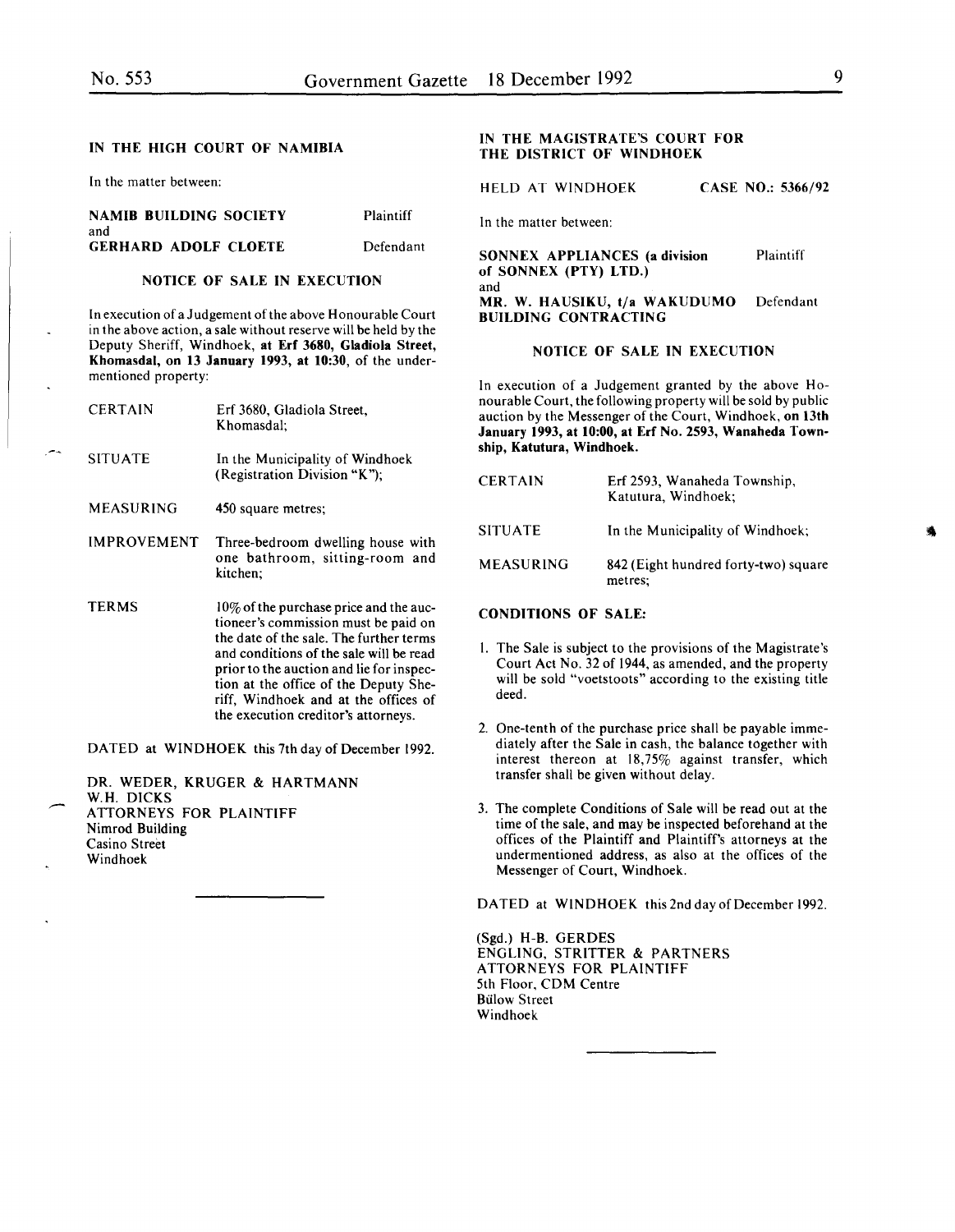## IN THE MAGISTRATE'S COURT FOR THE DISTRICT OF WINDHOEK

HELD AT WINDHOEK CASE NO.: 6834/91

In the matter between:

MR. E.R. VAN SCHALKWYK Plaintiff and MR. F.B. WITBOOI Defendant

#### NOTICE OF SALE IN EXECUTION OF IMMOVABLE PROPERTY

In execution of a Judgement of the above Honourable Court in the abovementioned suit, a sale will be held on Wednesday, the 27th of January 1993, at 10:00, at Erf No. 1367, Wanaheda Township, Katutura, Windhoek, of the undermentioned immovable property of the Defendant:

| <b>CERTAIN</b>  | Erf 1367, Wanaheda Township<br>Katutura, Windhoek:            |
|-----------------|---------------------------------------------------------------|
| <b>SITUATED</b> | In the Municipality of Windhoek<br>Registration Division "K": |
|                 |                                                               |

MEASURING 274 (Two Hundred and Seventy-four) square metres.

The property shall be sold by the Messenger of the Court of Windhoek, subject to the Conditions of Sale that may be inspected by the Offices of the Messenger of the Court to the highest bidder on the Auction.

 $10\%$  of the purchase price to be paid in cash on the date of the sale, the balance to be paid against transfer, to be secured by a Bank or Building Society or other acceptable guarantee to be furnished to the Deputy Sheriff within 14 days after the date of sale.

The full conditions of the sale will be read out by the Deputy Sheriff on the day of the sale but may be inspected at any time prior to the sale at the offices of the Messenger of the Court or at the offices of the Plaintiff's Attorneys.

DATED at WINDHOEK this 12th day of November 1992.

PER: P.F. KOEP P.F. KOEP & COMPANY ATTORNEYS FOR PLAINTIFF 1ST FLOOR, ACME CORNER KASINO STREET WINDHOEK

## THE ALIENS ACT, 1937 NOTICE OF INTENTION OF CHANGE OF SURNAME

I, HILENI SEM, residing at Windhoek and presently unemployed, intend applying to the Minister of Home Affairs for authority under section 9 of the Aliens Act, 1937, to assume the surname KATHIMA for the reason that SEM is my father's surname.

I previously bore the names HILENI SEM.

Any person who objects to my assumption of the said surname of KATHIMA should as soon as may be lodge his/ her objection, in writing, with a statement of his/ her reasons therefor, with the Magistrate of Windhoek.

(Sgd.) H. SEM Dated: 2 December 1992

1026

## THE ALIENS ACT, 1937 NOTICE OF INTENTION OF CHANGE OF SURNAME

I, LUKAS GRABIEL, residing at Windhoek and employed as a Worker at Eros Airport, intend applying to the Minister of Home Affairs for authority under section 9 of the Aliens Act, 1937, to assume the surname MWANYANGAPO for the reasons that GABRIEL is my father's surname.

I previously bore the names LUKAS GABRIEL.

Any person who objects to my assumption of the said surname of MWANYANGAPO should as soon as may be lodge his/ her objection, in writing, with a statement of his/ her reasons therefor, with the Magistrate of Windhoek.

(Sgd.) L. GABRIEL Dated: 7 December 1992

1029

## THE ALIENS ACT, 1937 NOTICE OF INTENTION OF CHANGE OF SURNAME

I, RAUNA PAULUS, residingatOshakatiandemployed as a Teacher, intend applying to the Minister of Home Affairs for authority under section 9 of the Aliens Act, 1937, to assume the surname NEGUMBO for the reasons that PAULUS is my father's name.

I previously bore the names RAUNA PAULUS.

Any person who objects to my assumption of the said surname of NEGUMBO should as soon as may be lodge his/her objection, in writing, with a statement of his/her reasons therefor, with the Magistrate of Ondangwa.

(Sgd.) R. PAULUS P.O. Box 304 Oshakati Dated: 8 January 1992 1030